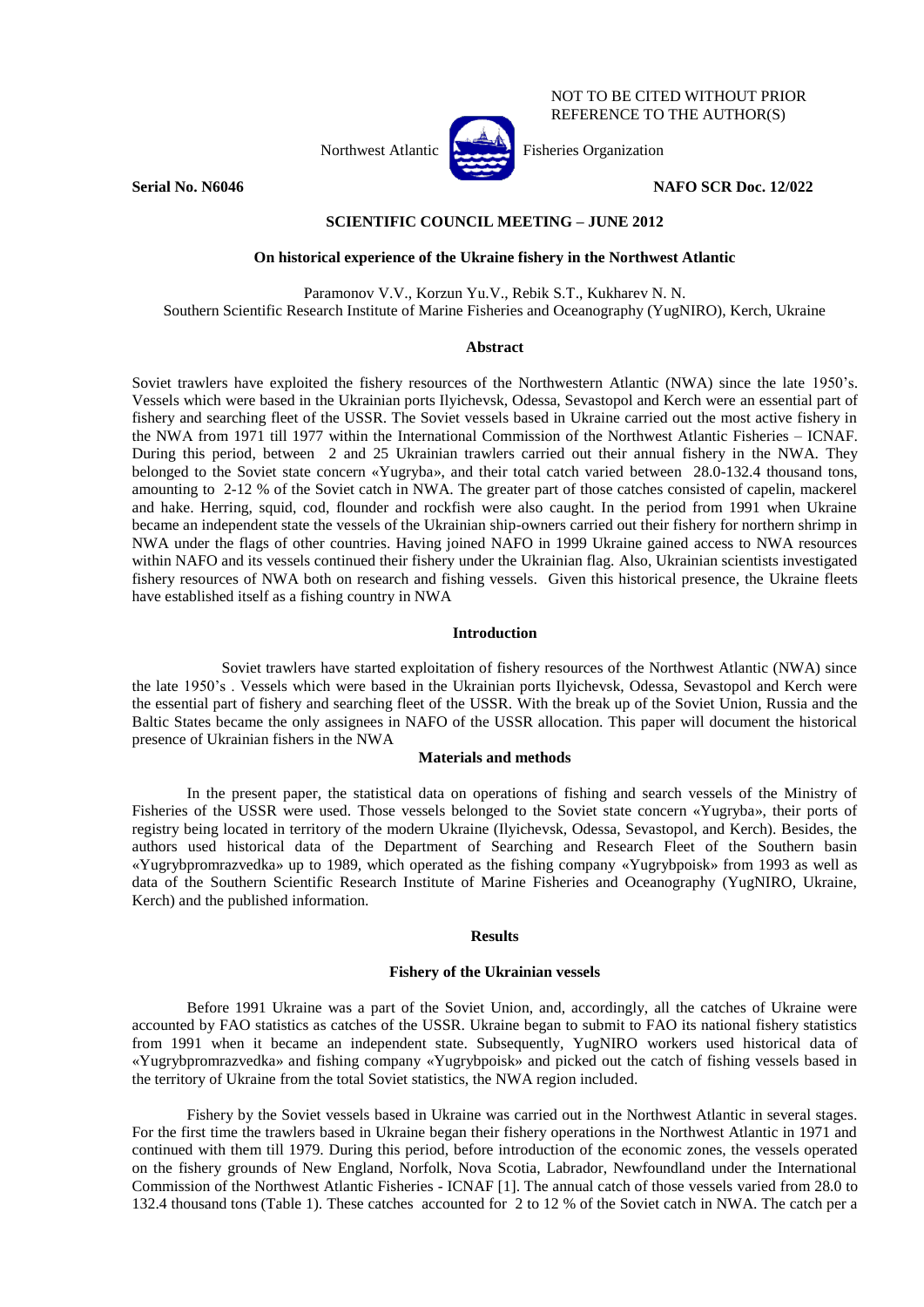vessel-day of fishing varied from 23 to 73 t. The main fishery species were capelin, mackerel and hake (Table 2). Herring, short-finned squid, cod, flounder and rockfish were also caught. In total more than 37 species of fish and commercial invertebrates were captured.

The second stage of fishery and research activity of the vessels based in Ukraine began in 1990, after an 11 years break, and proceeded till 1999 when Ukraine joined NAFO. During this period the Ukrainian vessels carried out their fishery in the NAFO area under the flags of the USSR, Russia, Latvia and Lithuania as Ukraine was not a NAFO member. Thus, in 1990 research vessel «Ignat Pavlyuchenkov» (the port of registry is Kerch, Ukraine) carried out researches on the Flemish Cap bank under the Soviet flag, and in 1996-2000 two Ukrianian owned fishing trawlers fished for shrimp on bank Flemish Cap under the Russian flag (Tables 3 and 4).

The third stage started in 1999 when Ukraine became a full member of NAFO and began fishing in the NRA under its own state flag. From 2001 till 2006 one medium-capacity and one large-capacity trawlers fished for shrimp on the Grand Banks of Newfoundland and the Flemish Cap bank (Tables 3 and 4). The combined catch of the above mentioned vessels were 15-581 t a year. There has been no fishing in the NAFO area by vessels under the Ukraine flag since 2007.

# **Scientific research**

The Ukrainian scientists investigated NWA fishery resources both on research and fishing vessels. Thus, in 1990 research vessel «Ignat Pavlyuchenkov» based in Ukraine with a group of the Spanish and Ukrainian experts onboard carried out bottom trawling survey on the Flemish Cap bank.

With the recommendations of NAFO Scientific Council and Conservation and Enforcement Measures,

scientist from the Laboratory of the Bioresources of the World Ocean in YugNIRO have conducted hydrometeorological, biological and fishery monitoring in the NWA. Beginning in 2001, Ukrainian scientists Yu. Korzun, V. Lednichenko, V. Paramonov served as NAFO scientific observers onboard Ukrainian, Latvian and Lithuanian vessels. The results of this research were submitted in scientific publications (Korzun 2006 a&b, 2007, 2009) and reports of observers to NAFO Secretariat.

### **Discussion and the conclusion**

The vessels based in Ukraine under different flags carried out fishery in NWA from 1971 till 2006. In the specified period those vessels caught almost 450 thousand tons of fish and commercial invertebrates, and research operations were also carried out.

There has not been a Ukrainian fishery conducted in the NWA Since 2007. The discontuation of the Ukraine fishing activity in NWA is driven by economic reasons, in particular, doubling of fuel cost over the last number of years, no increase in price of the industrial fish, no national subsidizes, coupled with the extremely low level of quotas in the NAFO zone.

This paper has illustrated the historical presence of the Ukraine fleet in the NWA as part of the old Soviet Union and under flags of other countries prior to its entrance into NAFO. Given this historical presence, the Ukraine fleets have established itself as a fishing country in NWA

#### **References**

1[. Anderson E. D.. 1993. The ICNAF/NAFO History from 1945 to 1997](http://www.nafo.int/about/history/anderson/annderson.html) J. Northw. Atl. Fish. Sci., Vol.23: 75-94

2. Anyanova E. 2008. Rescuing the Inexhaustible… (The Issue of Fisheries Subsidies in the International Trade policy)//Journal of International Commercial Law and Technology. Vol. 3, Issue 3 (2008)

Korzun Yu.V., 2006. Some data on biology of northern shrimp (*Pandalus borealis* Kroyer) on the Flemish Cap bank // Abstracts of VII All-Russian Scientific Conference on commercial invertebrates. - Murmansk.  $-2$  p. (In Russian)

Korzun Yu.V., 2006. On biology of short-finned squid (*Illex illecebrosus* LeSueur) on the Flemish Cap bank // Abstracts of VII All-Russian Scientific Conference on commercial invertebrates. - Murmansk. - 2 p. ( In Russian)

Korzun Yu.V., 2007. Some features of biology of north shrimp *Pandalus borealis* on the Newfoundland bank during period preceding molting//Marine commercial invertebrates and algae (biology and fishery). To 70-th anniversary of B.G. Ivanov: VNIRO Proceedings / Editor-in-Chief V.I. Socolov. – M.: VNIRO Publishing. – V. 147. – P. 226-229. (In Russian)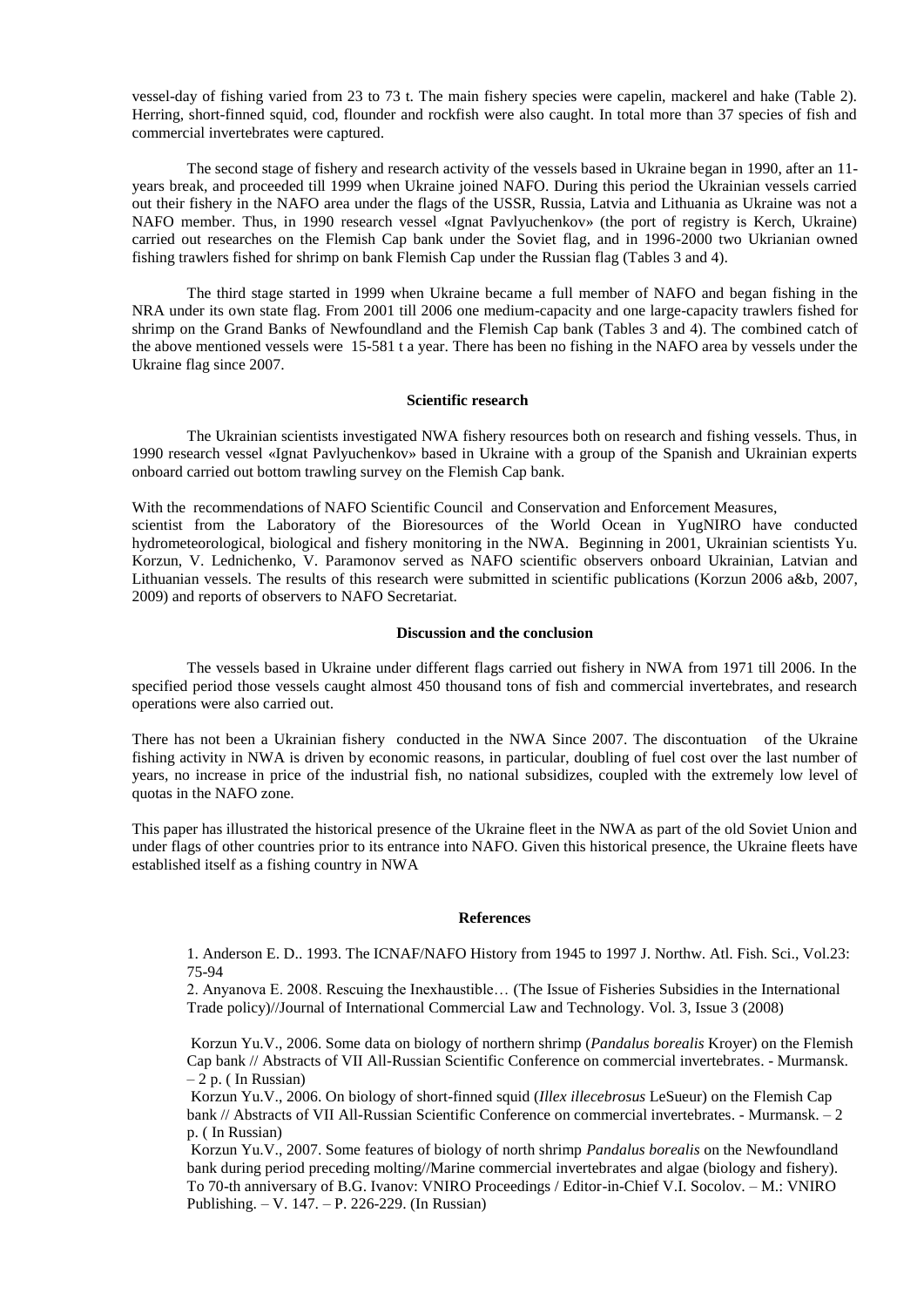4. Korzun Yu.V. , 2009. Shrimp fishery in the North-Western Atlantic Ocean. – Kerch: YugNIRO. – V. 47. – P. 190-205. (In Russian)

5. Korzun Yu.V., at all, 2009. On availability of the World Ocean bioresources for Ukrainian fishery. – Kerch: YugNIRO. – V. 47. – P. 112-135. (In Russian)

## **Research Documents**

1. Korzun Yu.V., 2006. The Ukrainian shrimp fishery on Flemish Cap (Division 3M) and division 3L in 2006. NAFO SCR Doc. 06/77, 4 p.

2. Paramonov V.V., 2007. The Latvian Redfish Fishery in NAFO regulatory Area in 2006. NAFO, SCR Doc. 07/02, 3 p.

3. Paramonov V.V., 2007. [Migrations of adult beaked redfish](http://www.nafo.int/science/publications/SCDocs/2008/abstracts/abstract004.html) *(Sebastes mentella*) in North Atlantic in Periods of Fishing. NAFO, SCR Doc. 07/04, 9 p.

4. Paramonov V.V., 2008. [Migrations of adult beaked redfish](http://www.nafo.int/science/publications/SCDocs/2008/abstracts/abstract004.html) *(Sebastes mentella*) in North Atlantic in [2007.](http://www.nafo.int/science/publications/SCDocs/2008/abstracts/abstract004.html) NAFO, SCR Doc. 08/04, 5 p.

5. Paramonov V.V., 2009. Comparative length-weight characteristics of beaked redfish *Sebastes mentella*  in the different regions of fishing in the opened part of North Atlantic. NAFO SCR Doc. 09/04, 40 p.

6. Paramonov V.V., 2010. Infestation of beaked redfish *Sebastes mentella* by copepod *Sphyrion lumpi* in the different regions of fishing in the opened part of North Atlantic. NAFO SCR Doc. 10/2, 17 p.

8. Paramonov V.V., 2010. Pigmented patches of beaked redfish *Sebastes mentella* in the different regions of fishing in the opened part of North Atlantic. NAFO SCR Doc. 10/3, 19 p.

9. Paramonov V.V., 2011. Depth of catch of redfish (Sebastes mentella) and dependence of CPUE and length-weight characteristics from the depth of catch in North Atlantic. NAFO SCR Doc. 11/002, 23 p.

| Table 1. Number of Soviet vessels trawlers of the Ukrainian basing and total catch in Northwest |  |  |
|-------------------------------------------------------------------------------------------------|--|--|
| <b>Atlantic in 1971-1977</b>                                                                    |  |  |

| <b>Type of vessel</b> | 1971    | 1972    | 1973  | 1974     | 1975         | 1976    | 1977     |
|-----------------------|---------|---------|-------|----------|--------------|---------|----------|
| $RTMA*$               | $1 - 7$ | $1 - 7$ | 3     |          | $1 - 7$      | $1-5$   |          |
| $RTMT*$               | $1-2$   | $1-2$   | $1-5$ | $1-6$    | $1-10$       | $2 - 5$ | $1-5$    |
| $RTMS*$               |         |         |       |          | $\mathbf{2}$ | $1 - 3$ |          |
| PPR*                  |         |         |       | $1-5$    | $2 - 5$      | $1 - 3$ | $1-3$    |
| <b>BMRT*</b>          |         |         |       |          |              |         |          |
| <b>Total vessels</b>  | $2 - 9$ | $2 - 9$ | $5-9$ | $2 - 11$ | $7 - 25$     | $6-17$  | $4 - 10$ |
| Total catch, ton      | 40777   | 31871   | 27971 | 63664    | 132442       | 101637  | 46276    |

 **\*- see Table 5**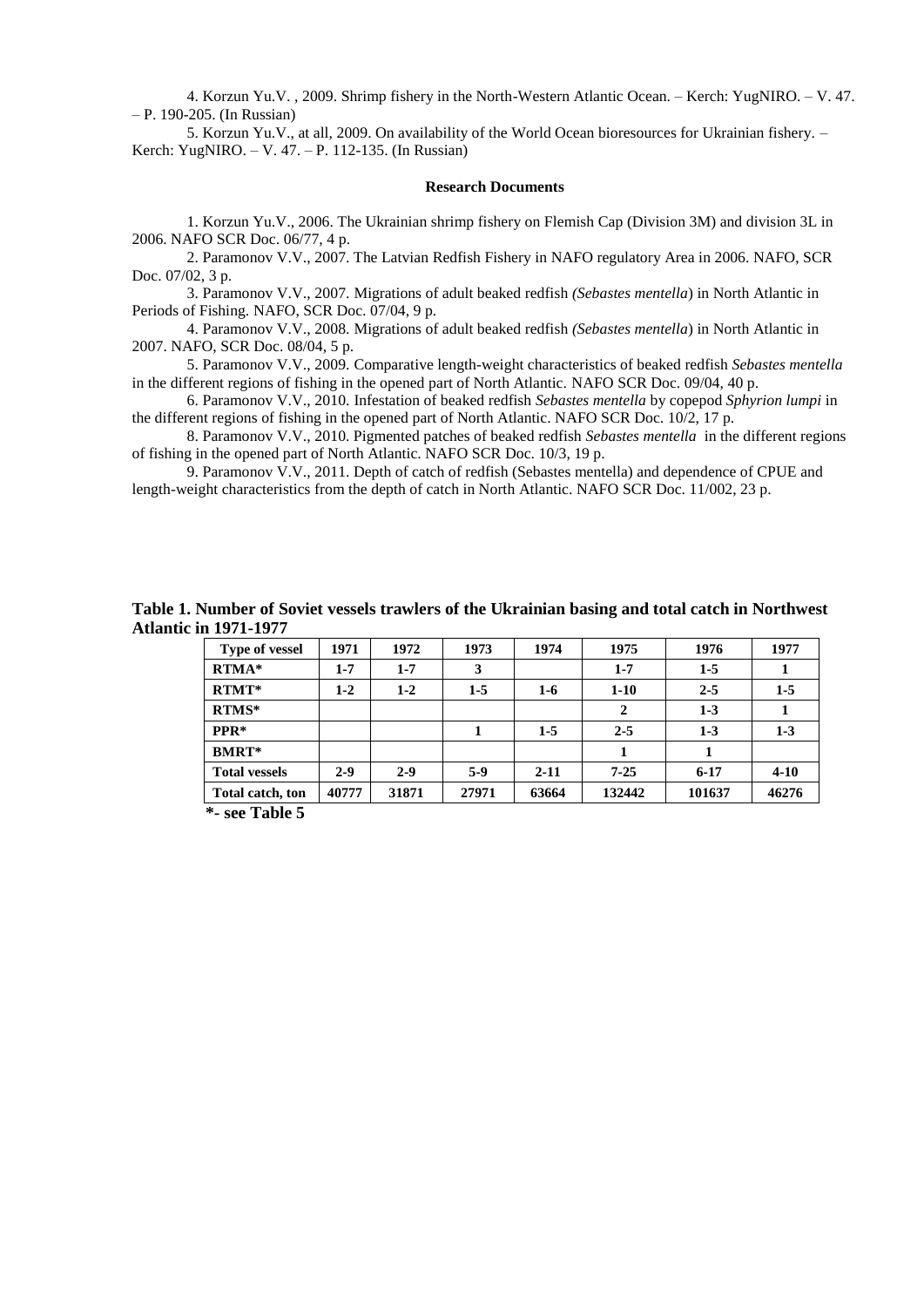| radie 2. Catch composition of the neet of UKramian dasing in Northwest Atlantic in 1971-1977 (ton) |                                        |                 |                  |       |                         |                  |        |              |              |
|----------------------------------------------------------------------------------------------------|----------------------------------------|-----------------|------------------|-------|-------------------------|------------------|--------|--------------|--------------|
| <b>English name</b>                                                                                | Scientific name                        | 1971            | 1972             | 1973  | 1974                    | 1975             | 1976   | 1977         | <b>Total</b> |
| <b>Atlantic argentine</b>                                                                          | Argentina silus                        | 58              | 429              | 1     | 9                       | 565              |        |              | 1062         |
| <b>Righteye flounders</b><br>(NS)                                                                  | Pleuronectes spp.                      | 665             | 121              | 183   | 91                      | 680              | 48     | 300          | 2088         |
| American plaice                                                                                    | Hippoglossoides<br>platessoides        | 60              | 6                |       |                         |                  |        |              | 66           |
| <b>Greenland halibut</b>                                                                           | <b>Reinhardtius</b><br>hippoglossoides | 27              |                  | 19    | 4                       | 19               | 17     |              | 86           |
| <b>Atlantic cod</b>                                                                                | <b>Gadus morhua</b>                    | 96              | 462              | 123   | 49                      | 840              | 57     | 117          | 1744         |
| Haddock                                                                                            | <b>Melanogrammus</b><br>aeglefinus     | 15              | 166              | 32    | 36                      | 77               | 46     |              | 372          |
| Pollock (=Saithe)                                                                                  | Pollachius virens                      | 14              | $\overline{132}$ | 29    | $\overline{\mathbf{4}}$ | 69               |        |              | 248          |
| <b>Blue whiting</b>                                                                                | <b>Micromesistius</b><br>poutassou     | $\overline{2}$  |                  |       |                         |                  |        |              | $\mathbf{2}$ |
| <b>Red hake</b>                                                                                    | <b>Urophycis</b> chuss                 | 3092            | 478              | 1400  | 403                     | 286              | 254    | 851          | 6764         |
| White hake                                                                                         | Urophycis tenuis                       |                 |                  |       |                         |                  | 120    | $\mathbf{2}$ | 122          |
| Silver hake                                                                                        | Merluccius bilinearis                  | 11334           | 3088             | 7542  | 16007                   | 31151            | 16817  | 13262        | 99201        |
| <b>Gadiformes</b> (NS)                                                                             | <b>Gadiformes</b>                      | 3572            | 775              | 116   | 85                      |                  |        |              | 4548         |
| <b>Atlantic herring</b>                                                                            | Clupea harengus                        | 3751            | 826              | 1842  | 1816                    | 1188             | 423    | 578          | 10424        |
| Round sardinella                                                                                   | Sardinella aurita                      | 485             | 11               |       |                         |                  |        |              | 496          |
| <b>Horse mackerels</b>                                                                             | Trachurus spp.                         | 8               | 16               | 256   | 37                      |                  |        |              | 317          |
| <b>Atlantic butterfish</b>                                                                         | Peprilus triacanthus                   | 52              | 5                | 116   | $\overline{25}$         | 47               |        |              | 245          |
| Atlantic mackerel                                                                                  | <b>Scomber scombrus</b>                | 8331            | 13455            | 4120  | 23334                   | 27812            | 20234  | 6400         | 103686       |
| <b>Black scabbard-fish</b>                                                                         | Aphanopus carbo                        | 6               | 30               | 5     |                         |                  |        |              | 41           |
| <b>Atlantic redfishes</b>                                                                          | Sebastes sp.                           | $\overline{51}$ |                  | 101   | $\overline{178}$        | 1155             | 698    | 4547         | 6730         |
| Porgies                                                                                            | <b>Sparidae</b>                        | 42              | 533              | 790   | 141                     | $\overline{290}$ | 701    |              | 2497         |
| <b>Atlantic searobins</b>                                                                          | <b>Prionotus spp.</b>                  | 3               | 117              | 256   |                         | $\overline{53}$  |        | 248          | 677          |
| Ocean pout                                                                                         | <b>Macrozoarces</b><br>americanus      | 29              | $\boldsymbol{2}$ | 50    |                         |                  |        |              | 81           |
| <b>Bluefish</b>                                                                                    | Pomatomus saltatrix                    | 3               |                  |       |                         |                  |        |              | 3            |
| <b>Croakers</b> , <b>Drums</b><br>(NS)                                                             | <b>Sciaenidae</b>                      |                 | 66               |       |                         | 10               | 164    |              | 240          |
| Capelin                                                                                            | <b>Mallotus villosus</b>               |                 |                  | 420   | 10100                   | 45645            | 41431  | 11251        | 108847       |
| Various sharks (NS)                                                                                | Selachimorpha                          |                 |                  | 89    | 15                      |                  | 58     | 869          | 1031         |
| <b>John dory</b>                                                                                   | Zeus faber                             |                 |                  | 24    |                         |                  |        |              | 24           |
| <b>Baird's slickhead</b>                                                                           | Alepocephalus bairdii                  |                 |                  | 5     |                         |                  |        |              | 5            |
| Roundnose                                                                                          | Coryphaenoides                         |                 |                  |       |                         | 62               |        |              |              |
| grenadier                                                                                          | rupestris                              |                 |                  |       |                         |                  |        |              | 62           |
| Wolffishes                                                                                         | Anarhichas spp.                        |                 |                  |       |                         | 24               |        |              | 24           |
| <b>Skates</b> (NS)                                                                                 | Raja spp.                              |                 |                  |       |                         | $\overline{514}$ |        |              | 514          |
| American angler                                                                                    | Lophius americanus                     |                 |                  |       |                         |                  |        | 101          | 101          |
| <b>Finfishes (NS)</b>                                                                              | <b>Pisces</b>                          | 8317            | 10620            | 9023  | 10096                   | 19795            | 10239  | 3534         | 71624        |
| Short-finned squid                                                                                 | <b>Illex</b> illecibrosus              | 745             | 533              | 1429  | 234                     | 2152             | 10330  | 4216         | 19639        |
| Long-finned squid                                                                                  | Loligo pealei                          |                 |                  |       | 1000                    |                  |        |              | 1000         |
| <b>American lobster</b>                                                                            | Homarus americanus                     | 19              |                  |       |                         |                  |        |              | 19           |
| Northern prawn                                                                                     | <b>Pandalus borealis</b>               |                 |                  |       |                         | 8                |        |              | 8            |
| <b>All species</b>                                                                                 |                                        | 40777           | 31871            | 27971 | 63664                   | 132442           | 101637 | 46276        | 444638       |

**Table 2. Catch composition of the fleet of Ukrainian basing in Northwest Atlantic in 1971-1977 (ton)**

**Table 3. Total Catch of Ukrainian fleet in Northwest Atlantic in 1990-2006 (ton)**

| <b>Type of vessel</b> | 1990 | 1996  | 1997 | 1999 | 2000  | 2001 | 2003 | 2004 | 2006 |
|-----------------------|------|-------|------|------|-------|------|------|------|------|
| <b>BMRT*</b>          |      |       |      |      |       |      |      |      |      |
| TSM*                  |      |       |      |      |       |      |      |      |      |
| <b>SRTM*</b>          |      |       | 2    |      |       |      |      |      |      |
| <b>Total vessels</b>  |      |       | 2    |      |       |      |      |      |      |
| <b>Total catch</b>    | 15   | 504,2 | 20,7 | 188  | 309,4 | 405  | 389  | 581  | 397  |

**\* - see Table 5**